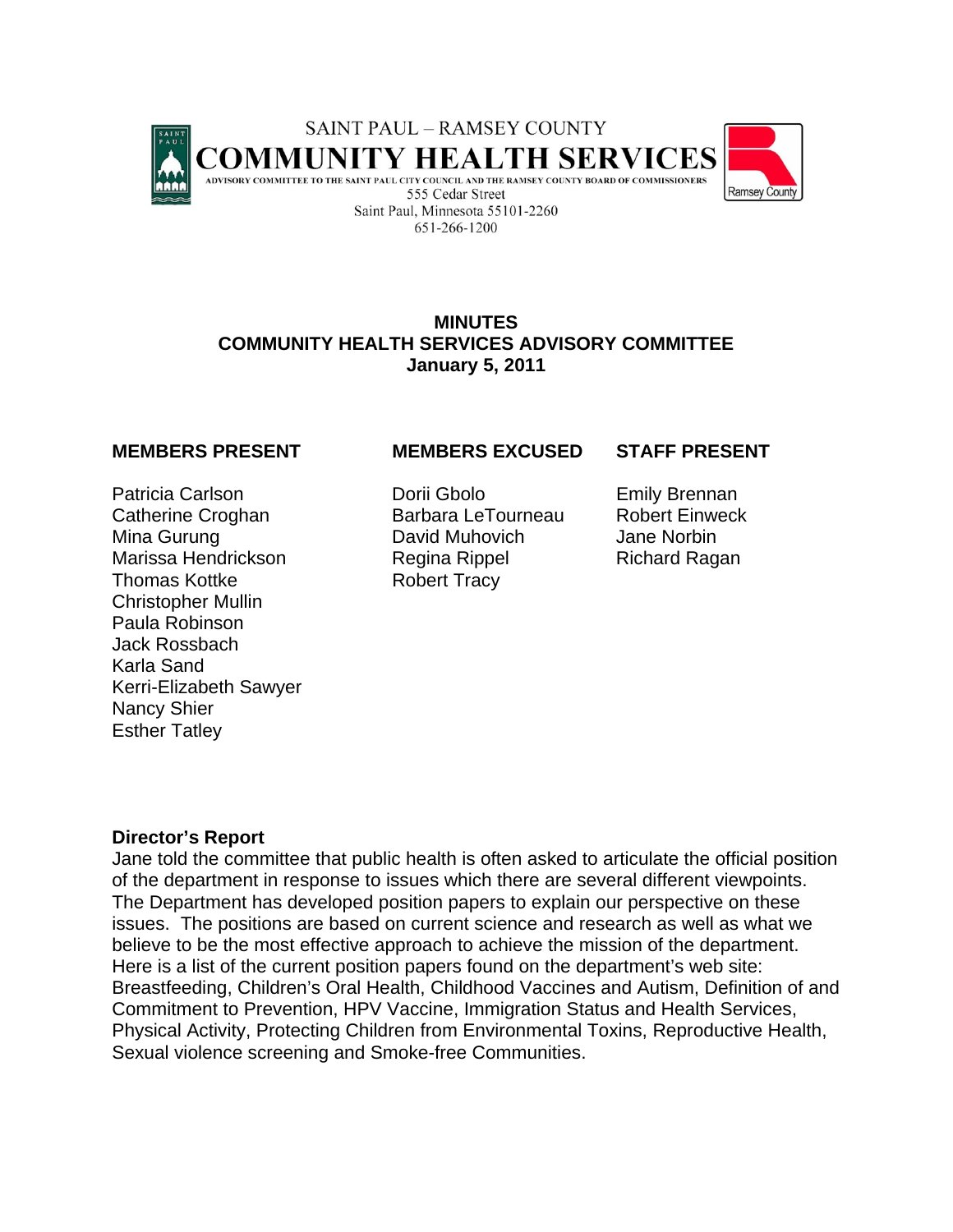The job description for the Director of Public Health will be posted by January 15, 2001. The opportunity to make application will remain open until the first week in February.

# **Public Health Emergency Preparedness Update**

Robert Einweck gave an update on the recent influenza vaccination campaign (Fall 2009 and Winter 2010)

Ramsey County's H1N1 Response by the Numbers:

- ▶ 9,000 H1N1 vaccinations given by Public Health, of almost 120,000 given to Ramsey residents
- ▶ 16,000 H1N1 doses reallocated to RC partners (clinics, colleges, schools)
- Almost 25% of Ramsey residents vaccinated;  $3<sup>rd</sup>$  ranked of 7 metro counties;  $34<sup>th</sup>$ of 87 MN counties
- Almost 75% of Dept staff fulfilled a response role, investing almost 8,000 hours
- Over 200 Medical Reserve Corps members and other volunteers assisted at Public Health's H1N1 vaccination clinics

# Ramsey County's H1N1 Lessons Learned:

- $\triangleright$  Stay in your swim lane
- **F** Things always take more time than planned
- $\triangleright$  Today's solutions created tomorrow's problems
- It is very difficult to counter-message risk perception
- ▶ The Incident Command System works!
- $\blacktriangleright$  It takes days, not hours, to plan a clinic
- ▶ People follow directions
- ▶ 500 people form a very long line when they all show up at once, and will wait for something free
- Vaccination clinics: consider both "push" and "pull" strategies
- Without an emergency declaration, H1N1 wasn't everyone's priority

Emily Brennan gave an overview of the Twin Cities Metro Pharmaceutical Cache.

The Regional Pharmaceutical Cache System (RPCS), was developed by the Minnesota Department of Health (MDH) to respond to the need for timely access to